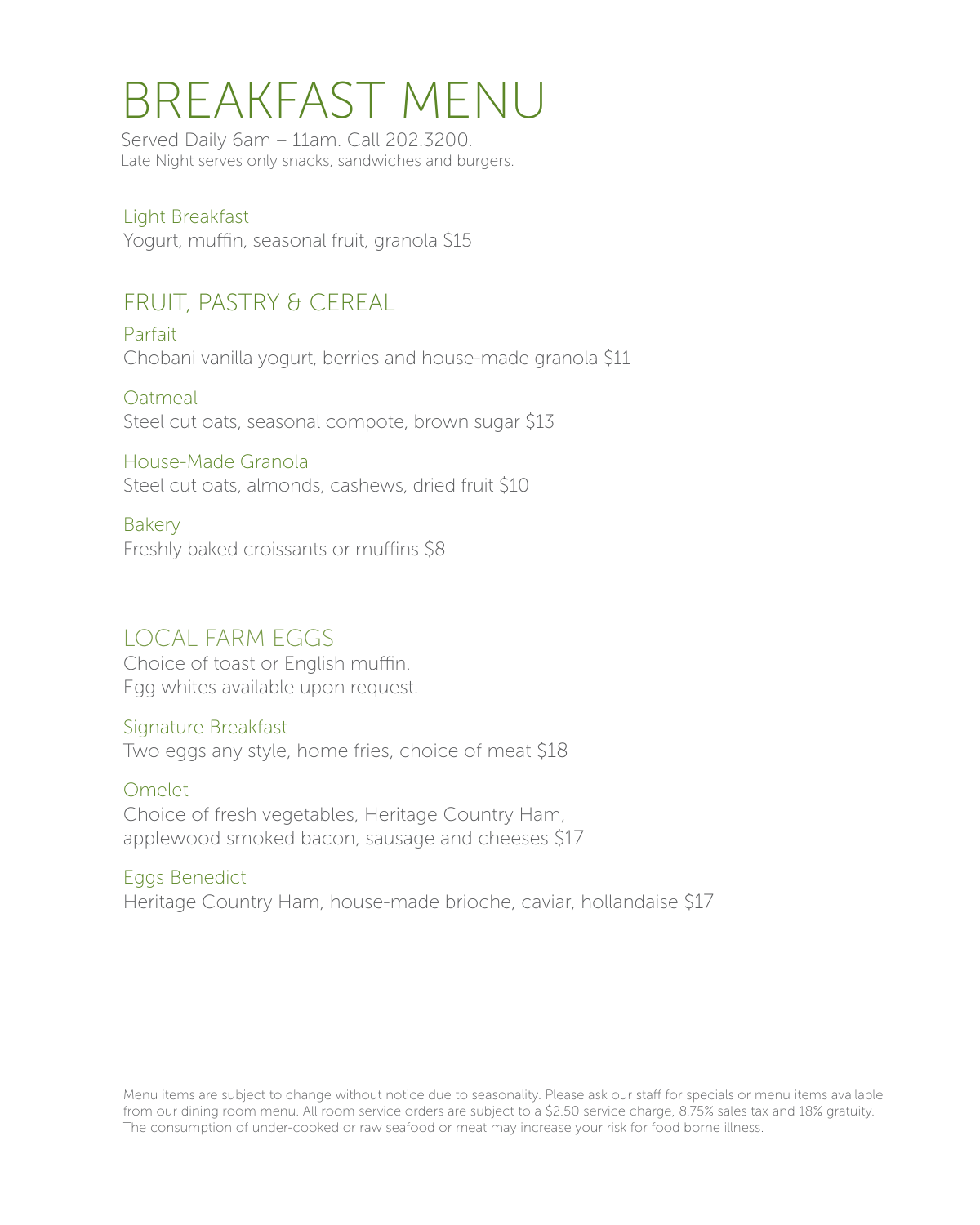# BREAKFAST MENU

## GRIDDLE

Buttermilk Pancakes NY State maple syrup (Choice of Additions) \$13

Belgian Waffle Citrus mascarpone, berry sauce, fresh berries, candied almonds \$15

SIDE ORDERS Local Pork Or Turkey Sausage \$7 Applewood Smoked Bacon \$7 Heritage Country Ham \$7 House-Made Corned Beef Hash \$10 Home Fries \$7 Croissant, English Muffin \$5

**BEVERAGES** Fresh Squeezed Orange Juice \$6 Bottled Juices \$3 Juice of the Day \$6 Latte \$5 Pot of Coffee \$10 Pot of Tea \$10 Gourmet Teas \$4 Soft Drinks \$2.50 Iced Tea \$2.50

### RISE-AND-SHINE COCKTAILS

Alcoholic beverages can be served starting at 8am Monday-Saturday and 10am on Sunday

Tequila Sunrise Hotel California with freshly squeezed orange juice, Bing cherries \$14

Signature Bloody Mary Absolute Bloody Mary garnished with pickled bean \$12

### Mimosa

Chandon Brut with freshly squeezed orange juice \$10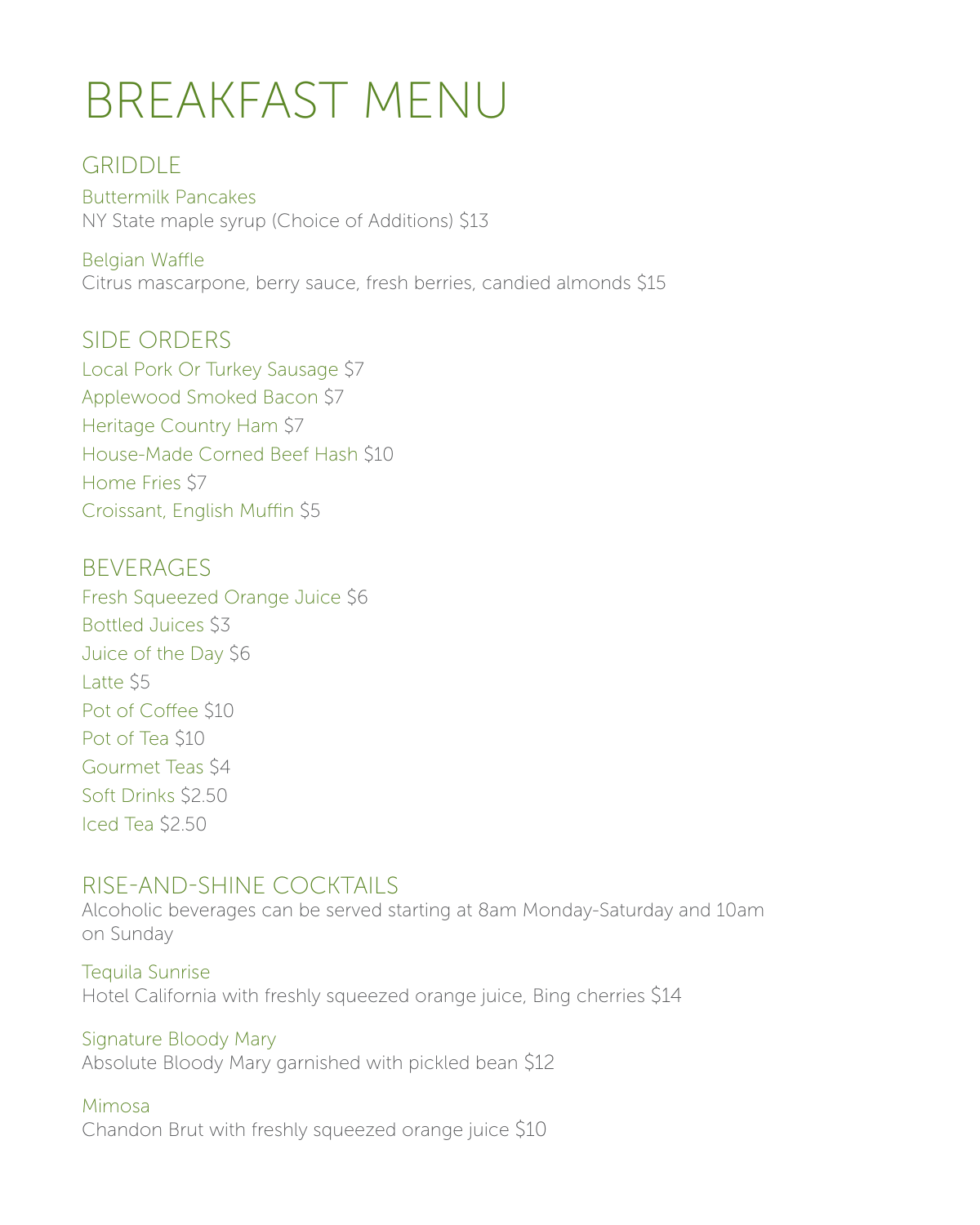# DAILY MENU

Served daily 11am – 10pm. Call 202.3200. Late night serves only snacks, sandwiches and burgers.

## STARTERS & SALADS

#### Artisanal Cheese Plate

Honeycomb, marcona almonds, St. Germain gelee, yuzu marmalade, sourdough \$29

Chilled Shrimp Sofrito infused shrimp, gazpacho cocktail sauce, smoked tomato and saffron aïoli \$24

Traditional Caesar Salad Romaine lettuce, Caesar dressing, Parmigiano-Reggiano, crostini, white anchovy \$11

#### Field Greens Salad

Petite mesclun mix, heirloom cherry tomatoes, pickled onion, balsamic vinaigrette \$11

Heirloom Beet Salad Sicilian pistachio pate, blueberry goat cheese, beet \$16

SOUPS Chef's Seasonal Creation \$11

Dunguness Crab and Corn Chowder Roasted corn, crab, bacon \$17

## ENTRÉES

King Salmon Grilled fennel, chickpea salad, Meyer lemon cream sauce \$45

Filet Mignon Roasted seasonal vegetables, demi-glace \$65

### Mediterranean Plate

Sofrito infused black rice, grilled fennel, radish slaw, smoked tomato and saffron aïoli \$27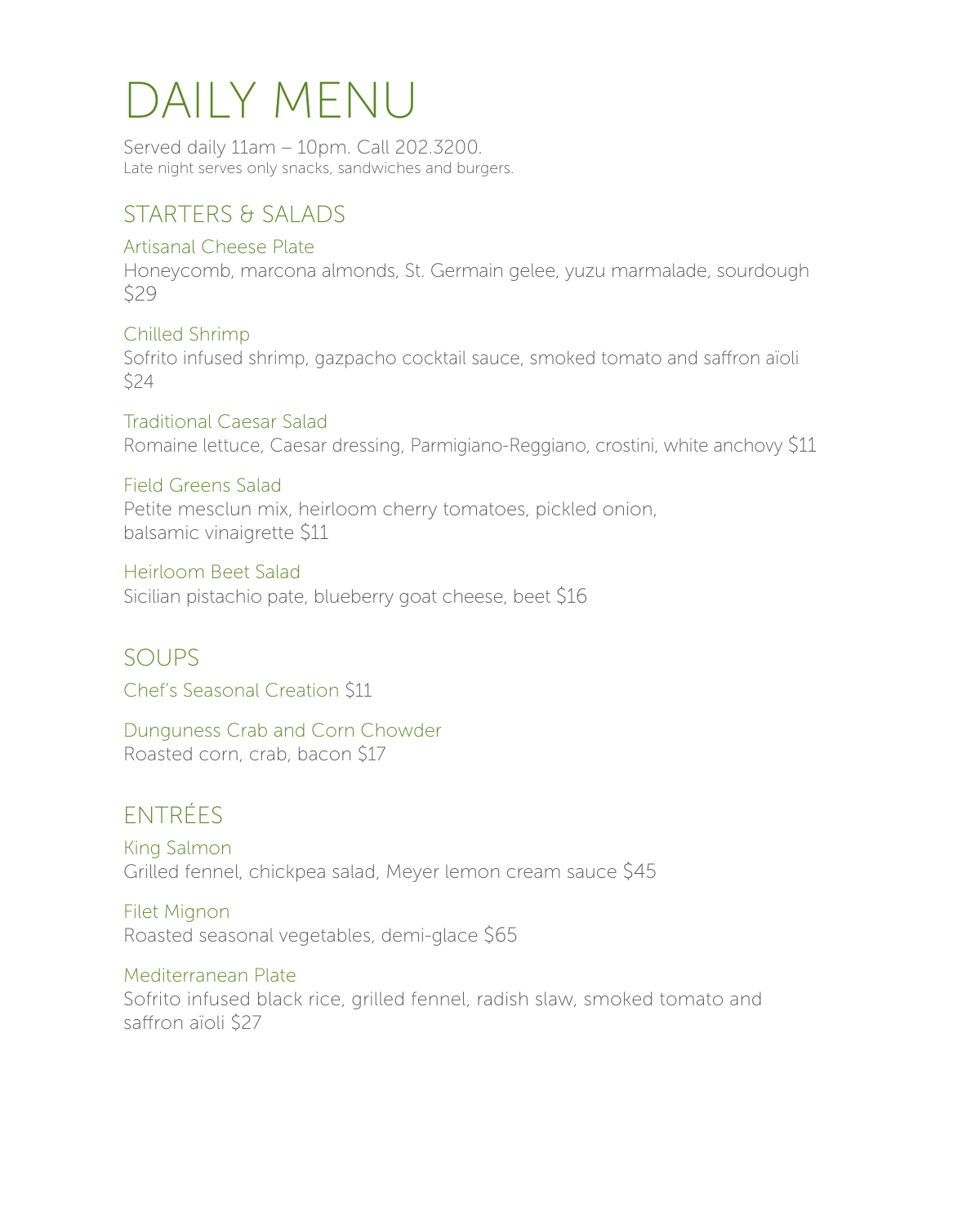# DAILY MENU

Served daily 11am – 10pm. Call 202.3200. Late night serves only snacks, sandwiches and burgers.

### SNACKS

**Wings** Buffalo or chipotle \$18

Chips and Dip Ranch chips with French onion dip \$15

Chicken Tenders Ranch or BBQ sauce \$15

Mozzarella Sticks Marinara \$13

Onion Rings Horseradish cream \$13

Sampler Basket Mozzarella sticks, onion rings, chicken tenders \$19

### SANDWICHES & BURGERS

With French fries, chips or salad

### Cuban Chicken Sandwich

Confit of chicken, Heritage Country Ham, prosciutto, Gruyère cheese, house-made pickles and spicy mustard sauce \$18

#### Deli Turkey Club

Choice of bread, oven-roasted turkey breast, Heritage Bacon, mayo, lettuce, tomato, onion \$16

Croque Madame Sourdough, ham, Gruyère cheese, spicy mustard, bechamel, fried egg \$19

Traditional Cheeseburger Wagyu beef, choice of cheese, lettuce, tomato, onion \$18

Menu items are subject to change without notice due to seasonality. Please ask our staff for specials or menu items available from our dining room menu. All room service orders are subject to a \$2.50 service charge, 8.75% sales tax and 18% gratuity. The consumption of undercooked or raw seafood or meat may increase your risk for food borne illness.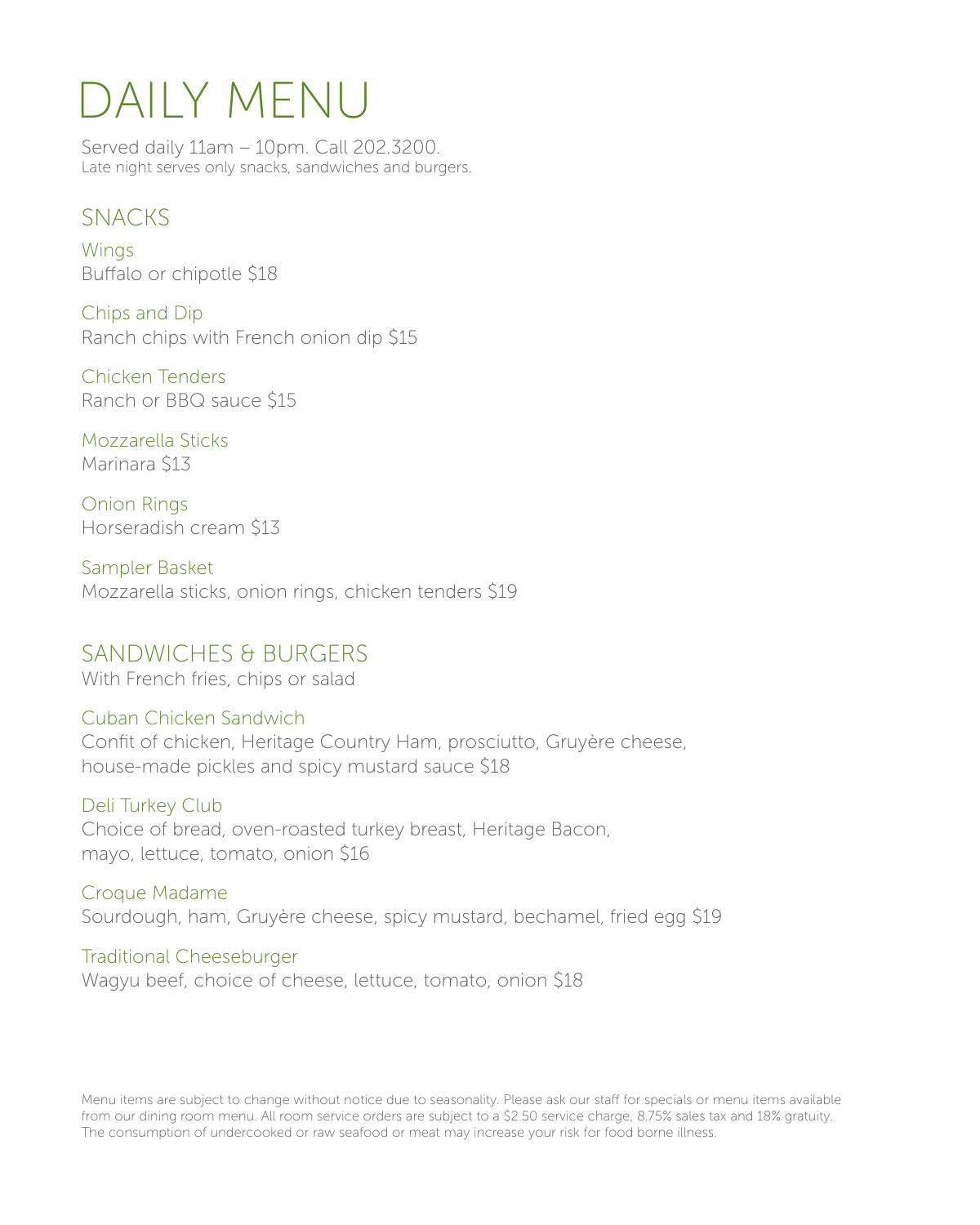## DESSERT

Brownie Sundae \$10

Cheesecake \$10

Créme Brûlée \$10

Fresh Strawberries \$8

Seasonal Crisp Seasonal fruit, crisp topping, cream cheese ice cream. Served Warm \$13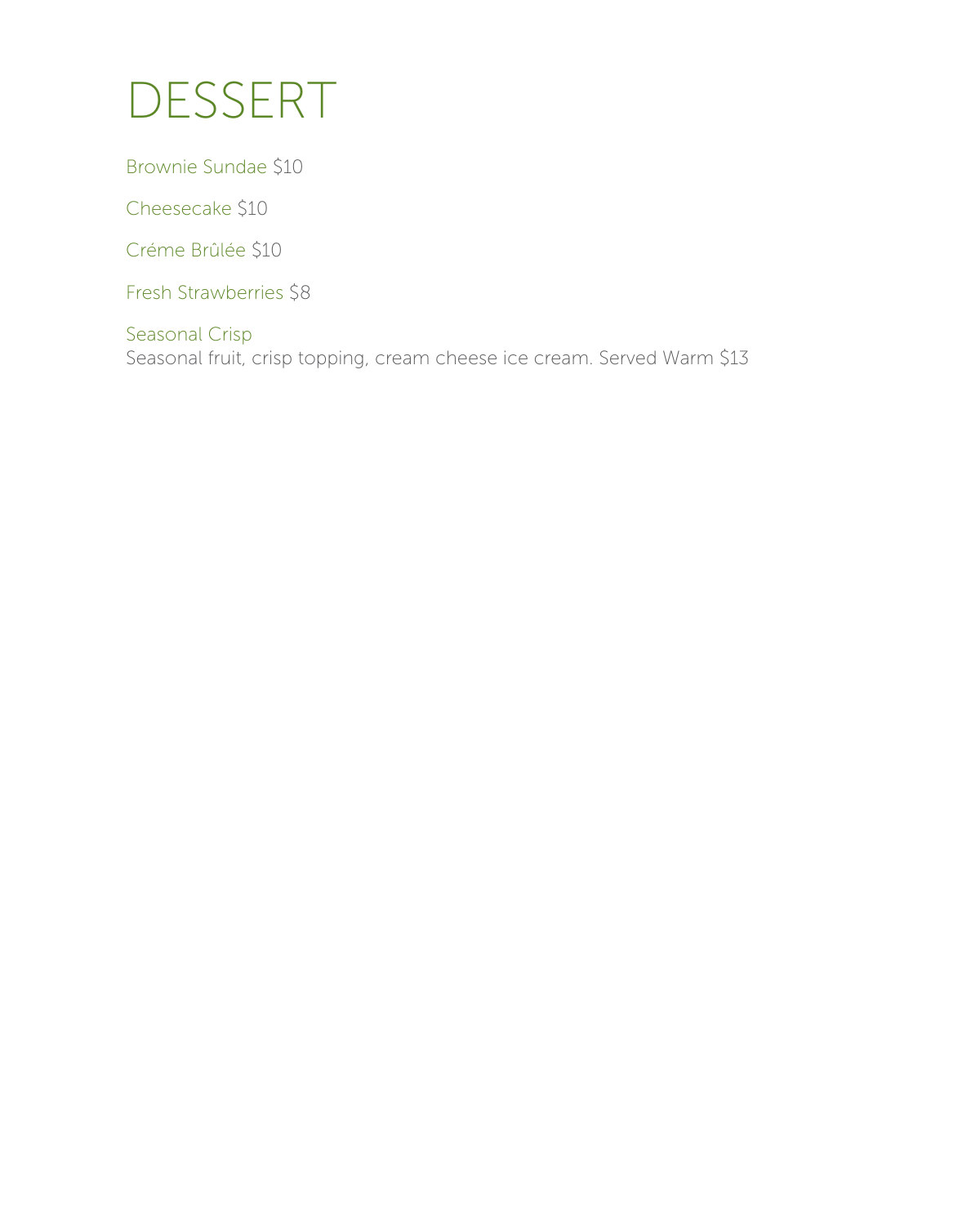## DRINK LIST

Alcoholic beverages can be served after 10am on Sundays.

### BOTTLED WATER

Still Water (Large) \$8 Sparkling Water (Large) \$8 Sparkling Water (Small) \$3 Voss Water 28oz \$8

## SOFT DRINKS \$2.50

Pepsi, Diet Pepsi, Sierra Mist, Ginger Ale, Mountain Dew, Lemonade, Iced Tea

## MOCKTAILS

Raspberry Elixir Muddled raspberries, ginger syrup, lemon, topped with ginger beer \$7

Half Circle Pomegranate juice, pineapple juice, Sierra Mist \$7

### SPARKLING WINE

Domaine Chandon, California \$10 Moet & Chandon, Imperial Brut, Champagne \$16 Prosecco, Mionetto, Italy \$9

### WHITE WINE

Moscato, Folonari, Lombardia \$8 Pinot Grigio, Cliffhanger, Mezzacorona, Trentino \$8 Riesling, Dr. Konstantin Frank, Keuka Lake \$8 Sauvignon Blanc, Cloudy Bay, New Zealand \$12 Chardonnay, Cakebread, Sonoma \$12 Rosé, Whispering Angel, Provence \$12

Menu items are subject to change without notice due to seasonality. Please ask our staff for specials or menu items available from our dining room menu. All room service orders are subject to a \$2.50 service charge, 8.75% sales tax and 18% gratuity. The consumption of undercooked or raw seafood or meat may increase your risk for food borne illness. Late Night serves only snacks, sandwiches and burgers.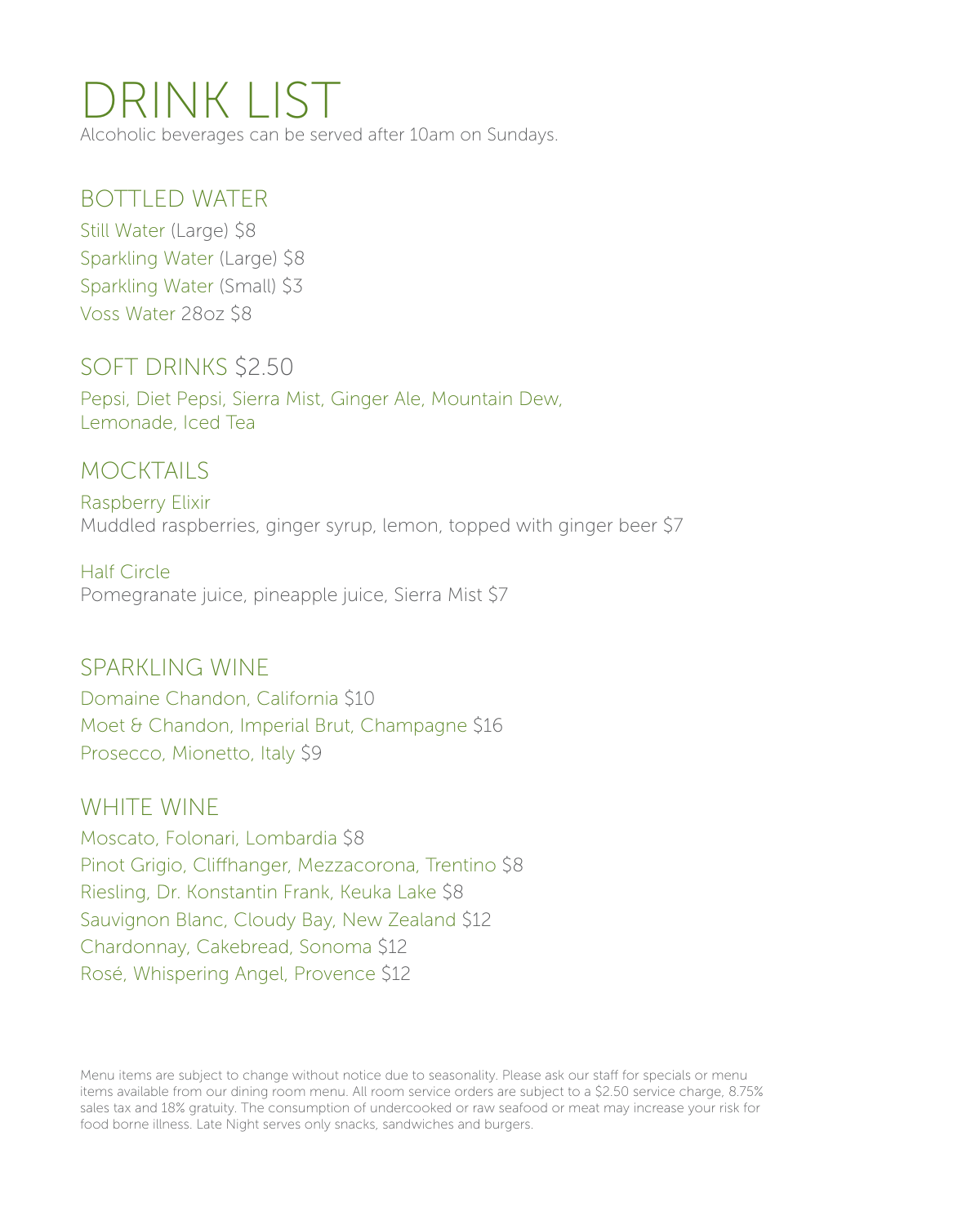## DRINK LIST

Alcoholic beverages can be served after 10:00am on Sundays.

### RED WINE

Pinot Noir, La Crema, Sonoma \$10 Cabernet Sauvignon, Faust, Napa Valley \$18 Cabernet Sauvignon, Franciscan, Napa Valley \$12 Cabernet Sauvignon, Stag's Leap Artemis \$22 Malbec, Luigi Bosca \$10 Merlot, Markham, Napa Valley \$10

### BEER SELECTIONS

Bud Light \$5 Corona \$6 Michelob Ultra \$5 Ommegang \$6 Stella Artois \$6 Saranac Lager \$6 Southern Tier IPA \$6 Flower Power IPA \$6 1911 Original Hard Cider \$6

Menu items are subject to change without notice due to seasonality. Please ask our staff for specials or menu items available from our dining room menu. All room service orders are subject to a \$2.50 service charge, 8.75% sales tax and 18% gratuity. The consumption of undercooked or raw seafood or meat may increase your risk for food borne illness. Late Night serves only snacks, sandwiches and burgers.